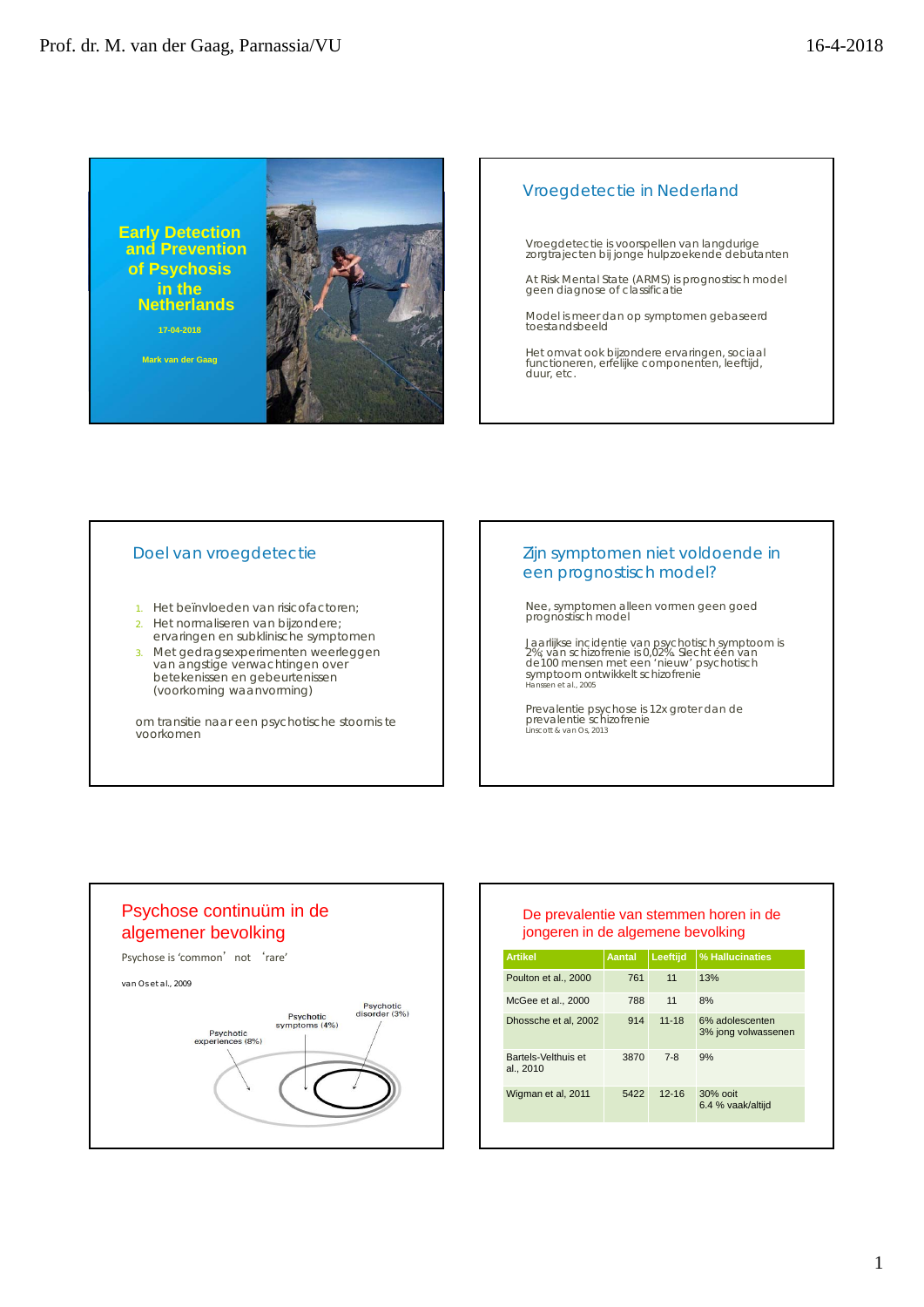|               | classificaties | Stemmen bij verschillende diagnostische |                              |
|---------------|----------------|-----------------------------------------|------------------------------|
| $\frac{9}{6}$ | N              | Diagnostische classificatie             | <b>Referentie</b>            |
| 50            | 40             | Posttraumatische stress stoornis        | Anketel et al. 2010          |
| 40            | 53             | PTSD oorlogs veteranen                  | David et al. 1999            |
| 37            | 372            | Bipolaire 1 stoonis                     | Keck et al, 2003             |
| 30            | 171            | Borderline Persoonlijkheid              | Yee et al. 2005              |
| 23.1          | 101            | Acht symptomen van depressie            | Ohayon &<br>Schatzberg, 2002 |
| 9.5           | 879            | Eén symptoom van depressie              | Ohayon &<br>Schatzberg, 2002 |
| 13.7          | 329            | Dementie                                | Lyketsos et al, 2000         |
| 9.7           | 216            | Ziekte van Parkinson                    | Fenelon et al, 2000          |



#### **Three subgroups**

9

- **Subclinical symptoms**
- **Sub threshold intensity (relatively high frequent psychotic-like symptoms, e.g. Hearing ones own thoughts loud inside the head)**
- **Sub threshold frequency (frank psychotic symptoms of low frequency, e.g. Hearing voices shorter than an hour once a month)**
- **Familial risk (parent with psychotic disorder)**
- **BLIPS (psychosis of maximum a week with recovery without treatment**

**All have social decline of 30% over recent months or SOFAS < 55 in last year**

#### UHR

**Assessed with Comprehensive Assessment of At Risk Mental State (CAARMS)**

**Risk for transition to first episode of psychosis 18% after 6 months of follow-up**

**22% after 1 year**

- **29% after 2 years**
- **36% after 3 years.**

10

#### Arbitraire criteria in quasi-dimensioneel model

UHR is arbitrair risico gebied tussen normaliteit en psychose

Vergelijkbaar met diabetes Bloedglucose normaal<5.7; prediabetes 5.7-6.4; diabetes >=6.5

Vergelijkbaar met hoge bloedruk Normaal 120/80; prehypertensie 120-139/80-89; hypertensie 140/90 Er zijn veel en uiteenlopende risicofactoren voor psychose. Modelleren van de krachtigste voorspellers

Risicofactoren: Component 4 proteïne immuunsysteem

## The New York Times

Health

Scientists Move Closer to Understanding Schizophrenia's Cause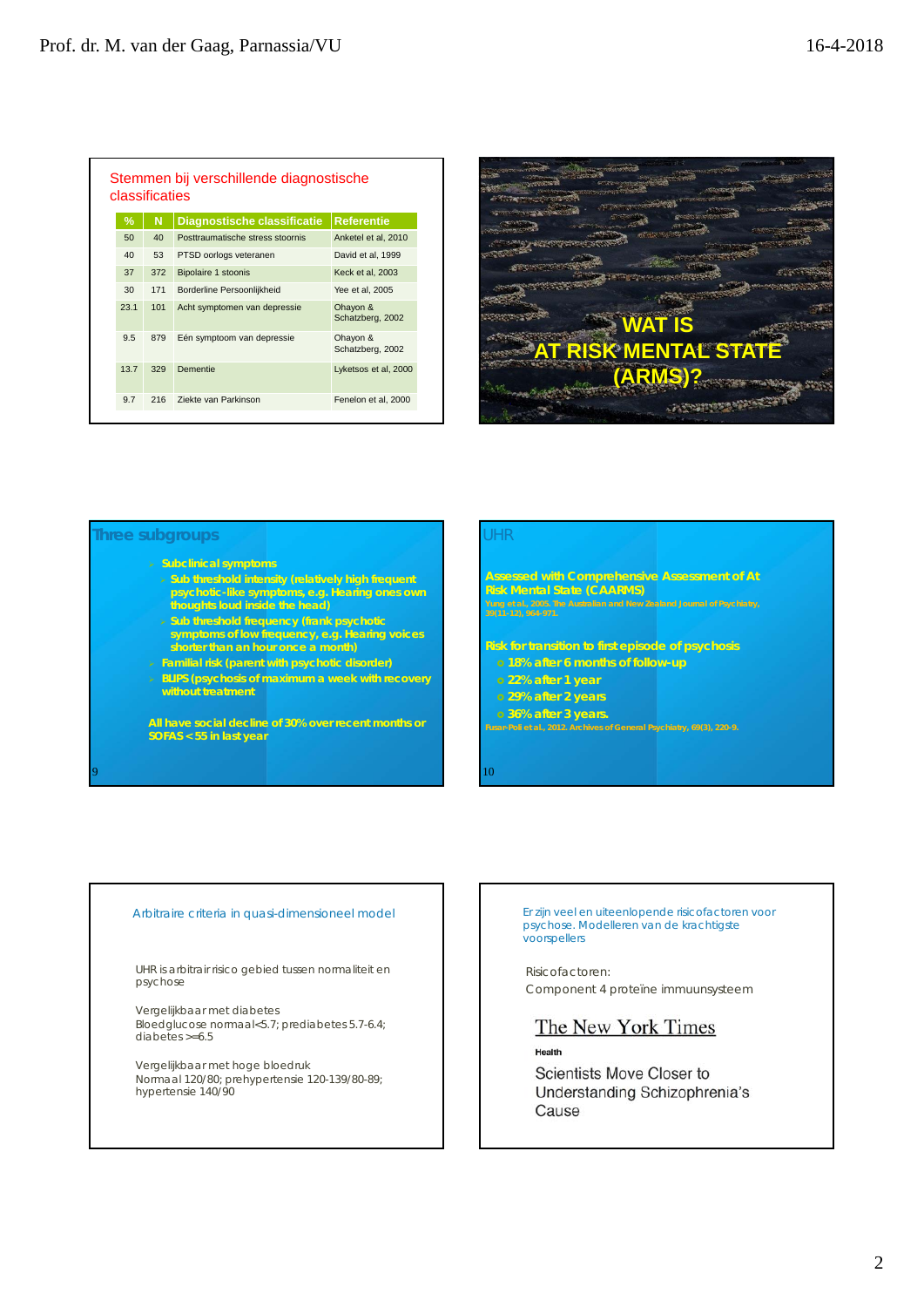

| What are the odds for developing psychosis?              |        |
|----------------------------------------------------------|--------|
| Risk factors:<br>Component 4 protein (immune system) 1.2 |        |
| Urbanisation                                             | 14     |
| <b>Bullying</b>                                          | 2.5    |
| Migration                                                | 2.9    |
| Second generation Moroccan immigrant                     | 6.5    |
| Childhood Sexual abuse                                   | 7.3    |
| Prognostic model: ARMS status                            | 1247.0 |
| 14                                                       |        |







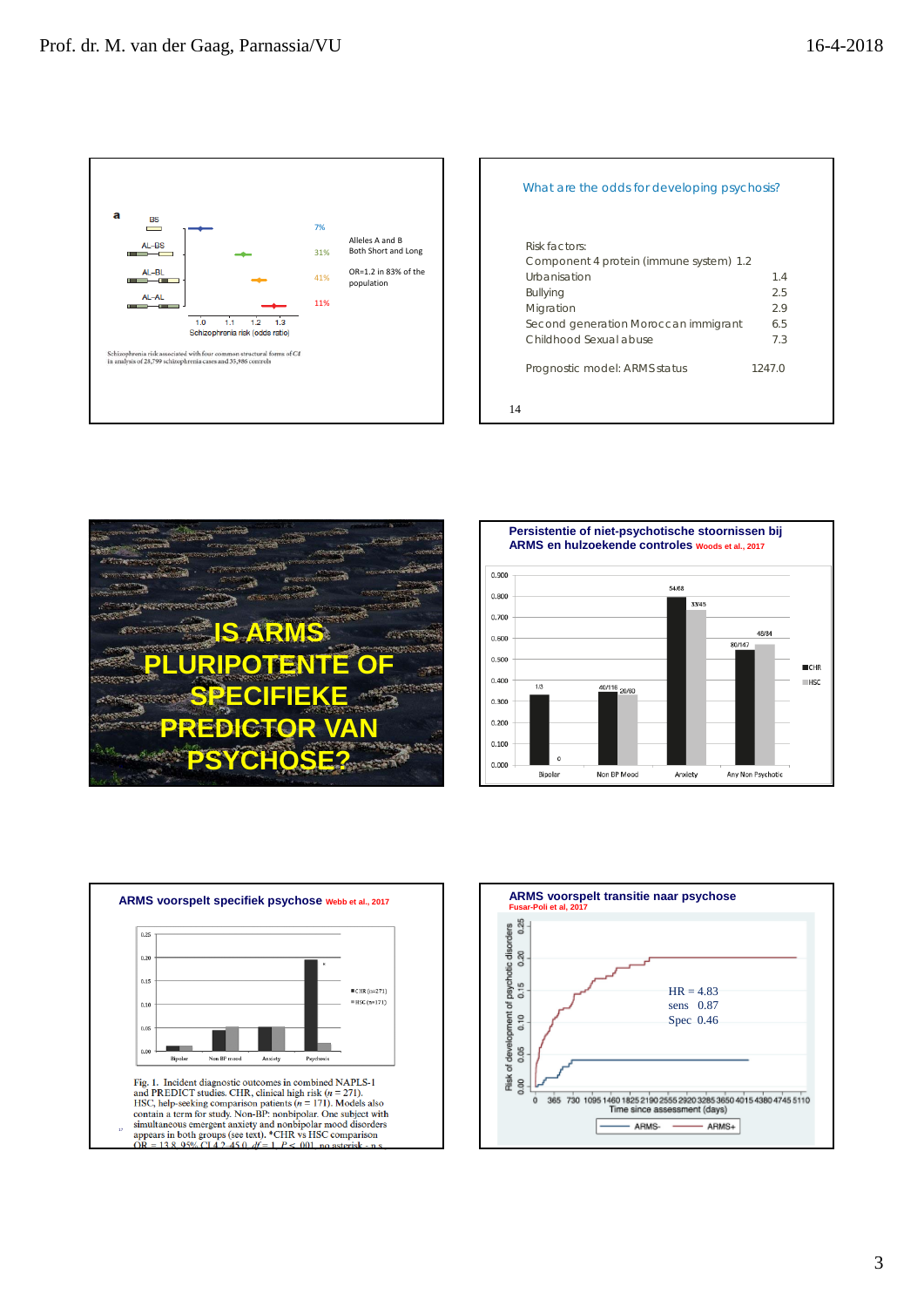









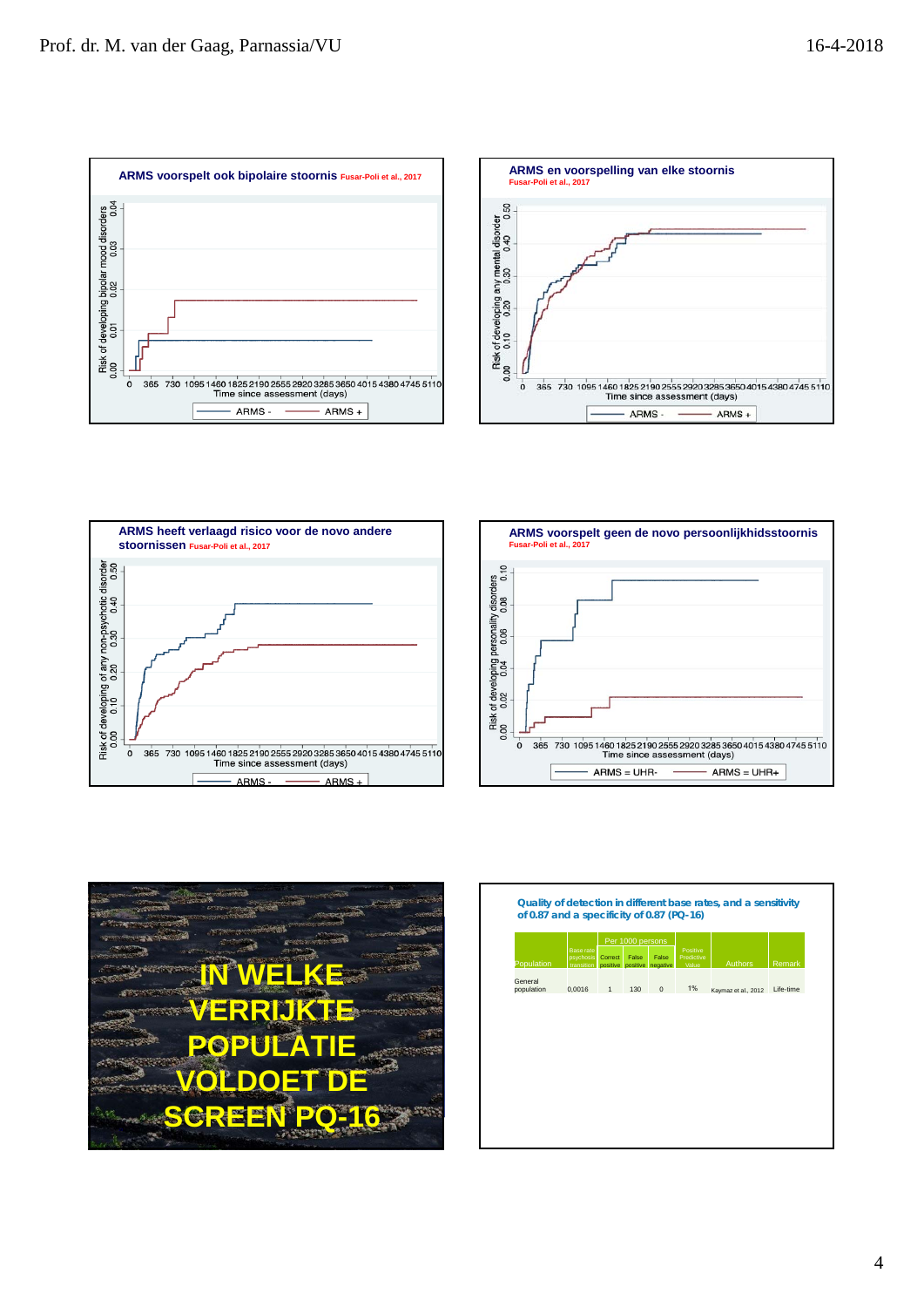| False<br>False<br>Correct<br>Predictive<br>psychosis<br>Population<br>Authors<br>positive positive negative<br>Value<br>transition<br>General<br>1%<br>$\mathbf 0$<br>0.0016<br>population<br>$\mathbf{1}$<br>130<br>Kaymaz et al., 2012<br>Linscott & van Os.<br>1%<br>$\mathbf 0$<br>PLE<br>0.0018<br>$\overline{2}$<br>130<br>2013<br>4%<br><b>PLE</b><br>0,0056<br>5<br>130<br>$\mathbf{1}$<br>Kaymaz et al., 2012 | <b>Base rate</b> | Per 1000 persons | Positive |                    |
|------------------------------------------------------------------------------------------------------------------------------------------------------------------------------------------------------------------------------------------------------------------------------------------------------------------------------------------------------------------------------------------------------------------------|------------------|------------------|----------|--------------------|
|                                                                                                                                                                                                                                                                                                                                                                                                                        |                  |                  |          | Remark             |
|                                                                                                                                                                                                                                                                                                                                                                                                                        |                  |                  |          | Life-time          |
|                                                                                                                                                                                                                                                                                                                                                                                                                        |                  |                  |          | 7.4%<br>of<br>2.5% |
|                                                                                                                                                                                                                                                                                                                                                                                                                        |                  |                  |          | Life-time          |
|                                                                                                                                                                                                                                                                                                                                                                                                                        |                  |                  |          |                    |
|                                                                                                                                                                                                                                                                                                                                                                                                                        |                  |                  |          |                    |
|                                                                                                                                                                                                                                                                                                                                                                                                                        |                  |                  |          |                    |

|                       | <b>Base rate</b><br>psychosis | Correct        | Per 1000 persons<br>False | False                      | Positive<br>Predictive |                                       |                        |
|-----------------------|-------------------------------|----------------|---------------------------|----------------------------|------------------------|---------------------------------------|------------------------|
| Population            | transition                    |                |                           | positive positive negative | Value                  | <b>Authors</b>                        | Remark                 |
| General<br>population | 0.0016                        | 1              | 130                       | $\mathbf{0}$               | 1%                     | Kaymaz et al., 2012                   | Life-time              |
| <b>PLE</b>            | 0.0018                        | $\overline{2}$ | 130                       | $\overline{0}$             | 1%                     | Linscott & van Os.<br>2013            | 7.4%<br>of<br>2.5%     |
|                       |                               |                |                           |                            |                        |                                       |                        |
| <b>PLE</b>            | 0,0056                        | 5              | 130                       | $\mathbf{1}$               | 4%                     | Kaymaz et al., 2012<br>Ruhrmann et al | I ife-time<br>18-month |
| <b>UHR</b> referral   | 0.1                           | 87             | 117                       | 13                         | 43%                    | 2010                                  | $F-U$                  |
|                       |                               |                |                           |                            |                        |                                       |                        |

|                                       | <b>Base rate</b>        |                     | Per 1000 persons<br>False | False             | Positive<br>Predictive |                            |                    |
|---------------------------------------|-------------------------|---------------------|---------------------------|-------------------|------------------------|----------------------------|--------------------|
| Population                            | psychosis<br>transition | Correct<br>positive |                           | positive negative | Value                  | Authors                    | Remark             |
| General                               |                         |                     |                           |                   | 1%                     |                            |                    |
| population                            | 0.0016                  | $\overline{1}$      | 130                       | $\mathbf 0$       |                        | Kaymaz et al., 2012        | I ife-time<br>7.4% |
| <b>PLE</b>                            | 0.0018                  | $\overline{2}$      | 130                       | $\mathbf 0$       | 1%                     | Linscott & van Os.<br>2013 | of<br>2.5%         |
|                                       |                         |                     |                           |                   |                        |                            |                    |
| <b>PLE</b>                            | 0.0056                  | 5                   | 130                       | $\mathbf{1}$      | 4%                     | Kaymaz et al., 2012        | Life-time          |
| <b>UHR</b> referral                   | 0.1                     | 87                  | 117                       | 13                | 43%                    | Ruhrmann et al.,<br>2010   | 18-month<br>$F-U$  |
| <b>UHR</b> screening<br>+help-seeking | 0.1735                  | 151                 | 107                       | 23                | 58%                    | vd Gaag et al., 2012       | 18-month<br>$F-U$  |

|                                       |                                      |                | Per 1000 persons |                                     |                                 |                            |                          |
|---------------------------------------|--------------------------------------|----------------|------------------|-------------------------------------|---------------------------------|----------------------------|--------------------------|
| Population                            | Base rate<br>psychosis<br>transition | Correct        | False            | False<br>positive positive negative | Positive<br>Predictive<br>Value | Authors                    | Remark                   |
| General<br>population                 | 0.0016                               | 1              | 130 <sub>1</sub> | $\Omega$                            | 1%                              | Kaymaz et al., 2012        | I ife-time               |
| PI F                                  | 0.0018                               | $\mathfrak{p}$ | 130 <sub>1</sub> | $\Omega$                            | 1%                              | Linscott & van Os,<br>2013 | 7.4%<br>$\Omega$<br>2.5% |
| PI F                                  | 0.0056                               | 5              | 130              | $\mathbf{1}$                        | 4%                              | Kaymaz et al., 2012        | I ife-time               |
| UHR referral                          | 0.1                                  | 87             | 117              | 13                                  | 43%                             | Ruhrmann et al.,<br>2010   | 18-month<br>$F-U$        |
| <b>UHR</b> screening<br>+help-seeking | 0.1735                               | 151            | 107              | 23                                  | 58%                             | vd Gaag et al., 2012       | 18-month<br>$F-U$        |
| <b>UHR</b><br>+help-seeking           | 0.25                                 | 217            | 97               | 32                                  | 69%                             | van Os & Linscott.<br>2012 | I ife-time               |

|              |                                             |                | Per 1000 persons |                                     |                                 |                            |            |
|--------------|---------------------------------------------|----------------|------------------|-------------------------------------|---------------------------------|----------------------------|------------|
| Population   | Base rate<br><b>psychosis</b><br>transition | Correct        | False            | False<br>positive positive negative | Positive<br>Predictive<br>Value | <b>Authors</b>             | Remark     |
| General      |                                             |                |                  |                                     |                                 |                            |            |
| population   | 0.0016                                      | 1              | 130              | $\Omega$                            | 1%                              | Kaymaz et al., 2012        | I ife-time |
|              |                                             |                |                  |                                     |                                 |                            | 7.4%       |
| PI F         | 0.0018                                      | $\mathfrak{p}$ | 130              | $\Omega$                            | 1%                              | Linscott & van Os.<br>2013 | of<br>2.5% |
| PI F         | 0.0056                                      | 5              | 130              | $\mathbf{1}$                        | 4%                              | Kaymaz et al., 2012        | I ife-time |
|              |                                             |                |                  |                                     |                                 | Ruhrmann et al             | 18-month   |
| UHR referral | 0.1                                         | 87             | 117              | 13                                  | 43%                             | 2010                       | $F-U$      |

UHR +help-seeking 0,25 217 97 32 69% van Os & Linscott, 2012 Life-time UHR +help-seeking 0,36 313 83 47 79% Fusar-Poli et al., 2012 48-month F-U

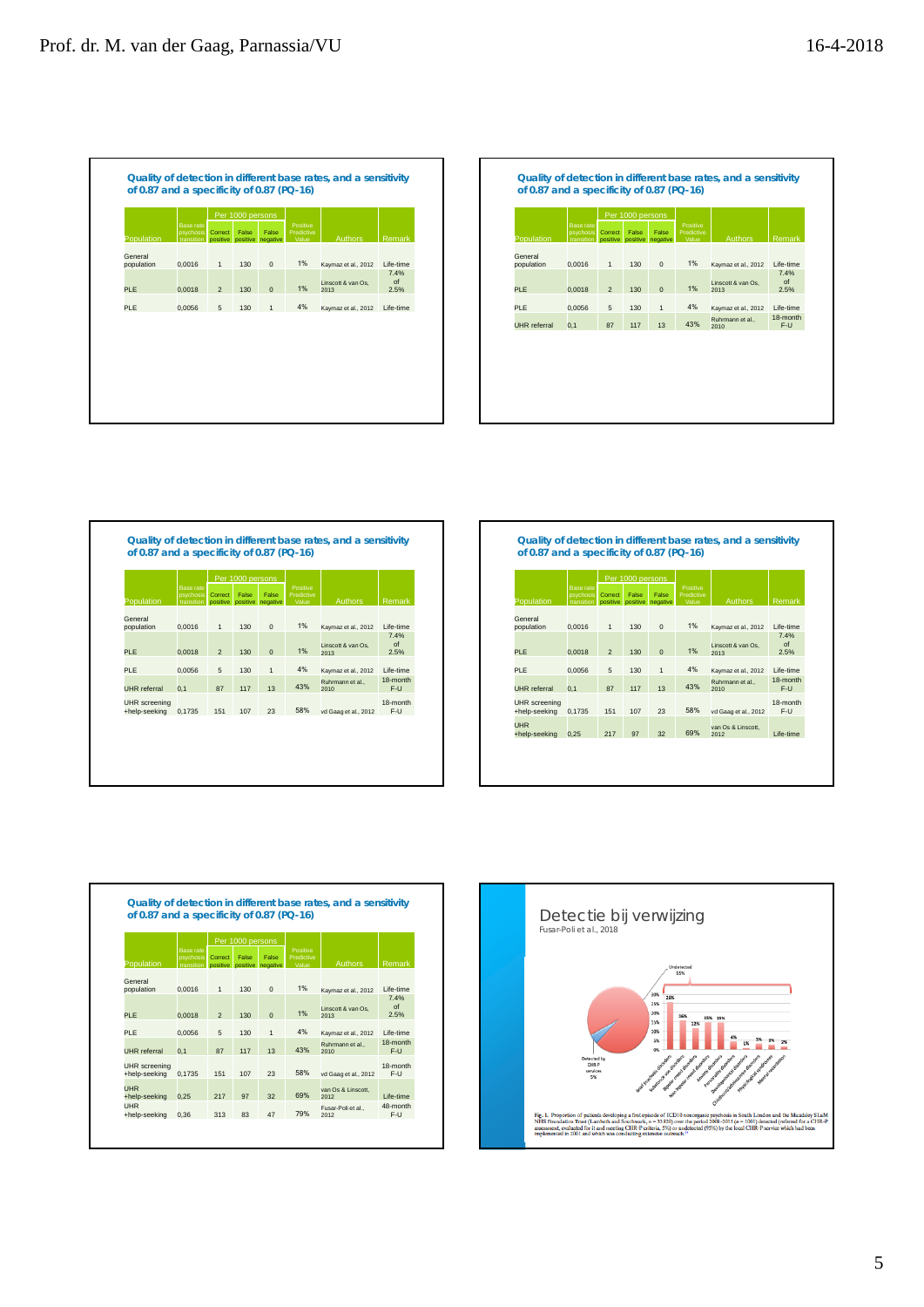

## Screening van alle hulpzoekenden

PLE leiden niet tot hulpzoekend gedrag voor psychose Kobayashi et al., 2011 Mensen met PLE zoeken 2 tot 3x vaker hulp voor emotionele problemen Murphy e al., 2012 56.2 % heeft hulp gezocht in de ggz voor andere stoornissen voordat de eerste psychotische episode optrad Rietdijk et al., 2011

## Prognostisch modelleren in in de GGz

PQ-16: 2 minute screen devides population in basic MH (74% of help-seeking) and specialised MH (26% of help-seeking)

NEURAPRO version of the Comprehensive Assessment of At Risk Mental States (+ SCID diagnoses)

 $\cdot$ 2.2% = psychosis  $\cdot$ 7% = UHR + 3 to 7 comorbid classifications •17.8% = 3 to 7 comorbid classifications

33



|                                                                                                                                                                                                                                                                                                                                                                                                                                                                                                                                                                                                                                                                                                                                            | Incremental<br>costs. US\$ | Incremental<br>offects. | ICER.<br><b>ZZU</b><br>(mean) | <b>ICER US\$</b><br>(bootstrapped)<br>median) | <b>ICERs in SE</b><br>quadrant (%) |                                   |
|--------------------------------------------------------------------------------------------------------------------------------------------------------------------------------------------------------------------------------------------------------------------------------------------------------------------------------------------------------------------------------------------------------------------------------------------------------------------------------------------------------------------------------------------------------------------------------------------------------------------------------------------------------------------------------------------------------------------------------------------|----------------------------|-------------------------|-------------------------------|-----------------------------------------------|------------------------------------|-----------------------------------|
| Cost-effectiveness analyses                                                                                                                                                                                                                                                                                                                                                                                                                                                                                                                                                                                                                                                                                                                |                            |                         |                               |                                               |                                    |                                   |
| Main analysis:<br>healthcare<br>perspective (EM)*                                                                                                                                                                                                                                                                                                                                                                                                                                                                                                                                                                                                                                                                                          | 5.777                      | 0.12 PP                 | $-62689$                      | $-43,109$ <sup>e</sup>                        | 829                                | Preventing<br>psychosis           |
| Healthcare<br>perspective<br>(LOCF)*                                                                                                                                                                                                                                                                                                                                                                                                                                                                                                                                                                                                                                                                                                       | $-6.962$                   | 0.09 PP                 | $-92,233$                     | $-66.185$ <sup>*</sup>                        | 80.5                               |                                   |
| Main analysis:<br>societal<br>perspective (EM) <sup>6</sup>                                                                                                                                                                                                                                                                                                                                                                                                                                                                                                                                                                                                                                                                                | $-11,968$                  | $0.12$ PP               | $-136.169$                    | $-95,842$                                     | 85.8                               |                                   |
| Societal<br>perspective<br>(LOCE)*                                                                                                                                                                                                                                                                                                                                                                                                                                                                                                                                                                                                                                                                                                         | $-10.407$                  | 0.09 PP                 | $-136.794$                    | $-102.718$                                    | 776                                |                                   |
| <b>Cost-utility analyses</b>                                                                                                                                                                                                                                                                                                                                                                                                                                                                                                                                                                                                                                                                                                               |                            |                         |                               |                                               |                                    |                                   |
| <b>Healthcare</b><br>perspective (EM)*                                                                                                                                                                                                                                                                                                                                                                                                                                                                                                                                                                                                                                                                                                     | $-5.777$                   | 0.16 QALYs              | $-24.294$                     | $-22.965$ <sup>*</sup>                        | 74.8                               | Gaining one                       |
| Healthcare<br>perspective<br>(LOCF)*                                                                                                                                                                                                                                                                                                                                                                                                                                                                                                                                                                                                                                                                                                       | $-6.952$                   | 0.22 OALYS              | $-31.010$                     | An anter                                      | 78.4                               | <b>Quality</b><br><b>Adjusted</b> |
| Societal<br>perspective (EM) <sup>b</sup>                                                                                                                                                                                                                                                                                                                                                                                                                                                                                                                                                                                                                                                                                                  | $-11.958$                  | $0.16$ OAI Ys           | $-55.303$                     | 49 422                                        | 760                                | <b>Life Year</b>                  |
| Sociotal<br>perspective<br>(LOCE)*                                                                                                                                                                                                                                                                                                                                                                                                                                                                                                                                                                                                                                                                                                         | $-10.407$                  | 0.22 QALYs              | $-34.011$                     |                                               | $\overline{727}$                   |                                   |
| Note: EM, expectation Maximization: ICER, incremental cost-effectiveness ratio: LOCF, last observation carried forward:<br>QALYs. quality-adjusted life years; PP, prevented psychosis; SE, southeast.<br>*The healthcare perspective included the following costs over 48 months: add-on CBTuhr intervention costs, direct medical<br>costs (other than the CBTuhr intervention), and participants' travel costs.<br>*The societal perspective included the talipaing costs over 48 months; add-on CBTuhr intervention costs, direct medical costs.<br>(other than the CBT intervention), participants' travel costs, and costs stemming from lower productivity.<br>"Dominant, i.e. falling in the southeast-quadrant of the ICER plane. |                            |                         |                               |                                               |                                    |                                   |

## A business case

Dutch Early Detection and Intervention Evaluation (EDIE-NL)

Screen all help-seeking patients in psychiatry on signs for future risk of developing SMI

Assess At Risk Mental State

Modify risky thinking styles and risk behaviours to prevent first psychotic episode and an unfavourable course

34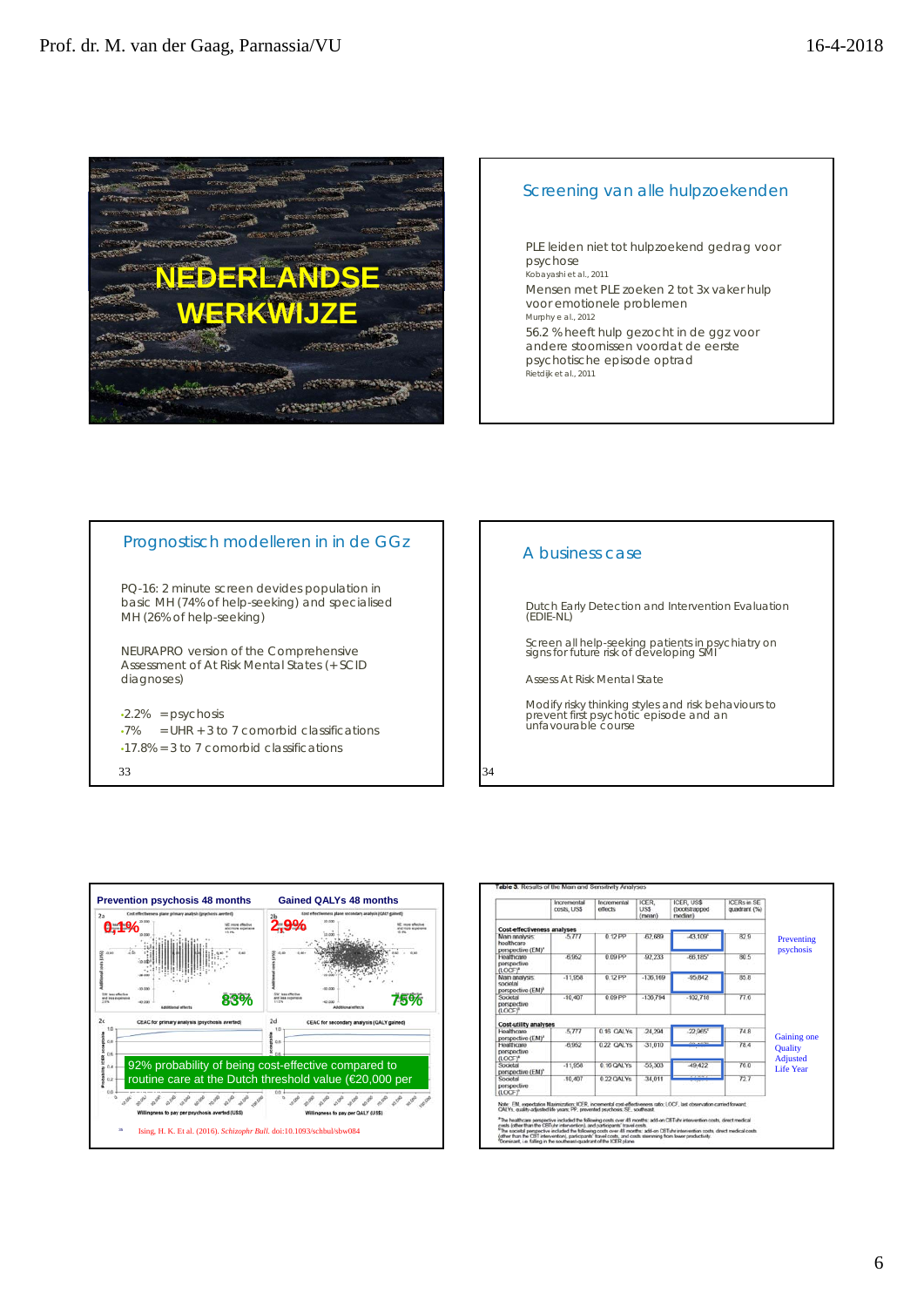#### **BUGET IMPACT ANALYSIS (Lokkerbol et al, 2016)**

**The implementation in Dutch mental health will save money and health**

**Dutch population: 17,000.000**

- **€ 10.400.000 per year cost saving (direct costs)**
- **450 less first episode psychosis patients**
- → In the long term a 15% reduction of
	- **psychotic patients**

#### Implementatie trainingen in NL

## GGZ Friesland

Lentis UMCG GGZ Drenthe Dimence - EDIT GGZ NHN - EDIT Altrecht - EDIT GGZ Dijk en Duin - EDIT BAVO Europoort -EDIT Parnassia - EDIT GGZ Eindhoven - EDIT

#### AMC

Mondriaan Pro Persona Rivierduinen

#### Daadwerkelijke implementatie

Implementatie van de PQ-16 screeningslijst in de aanmeldprocedures voor alle hulpzoekenden tot 35 jaar.

1. Het is bij 88% gelukt om de screening met de PQ-16 in de routinezorg te verankeren. 2. Er zijn 51 mensen getraind in het afnemen van de CAARMS diagnostiek en 29 mensen getraind in de behandeling van UHR conform het EDIE protocol.

3. Er zijn lokaal mensen opgeleid tot trainer van de diagnostiek bij 63% van de instellingen.

39

### Daadwerkelijke implementatie

4. Bij 81% van de deelnemende instellingen is het gelukt om de diagnostiek van de UHR patiënten op gang te brengen.

5. Bij 81% van de deelnemende instellingen is het gelukt om de behandeling van de UHR patiënten op gang te brengen.

6. De werkwijze is verankerd in procedures en een klein team met een duidelijke preventieve opdracht. Er wordt nog gewerkt aan landelijke intervisie en supervisie mogelijkheden voor assessors en therapeuten.

7. De CAARMS en CGTuhr trainingen zijn een blijvend aanbod van Kenniscentrum Phrenos.

40



#### Ten WHO criteria that had to be fulfilled before screening may be implemented in routine care (Wilson and Jungner, 1968)

Prevention of psychosis in ARMS patients now fulfills all the criteria:

- 1) the ARMS profile indicates an **important health problem**, because 36% will develop psychosis in three years
- 2) **CBT is effective** in reducing the transition rate
- 3) a **screener, diagnostic interview and treatment protocol** are at hand
- 
- 4) ARMS is a **latent stage** of psychotic disorder 5) the CAARMS and the SIPS are the **state of the art structured interviews to diagnose** the ARMS
- 6) the PQ-16 is a **2-minute screen** that can be applied to the general (help-seeking) population
- 
- 7) transition to psychosis results in **poor prognosis** and disablement • 8) there is evidence and **consensus on the definition of ARMS**
- 9) the prevention is **cost-saving**
- 10) screening is already **beginning to be implemented** in routine mental health care in the Netherlands and other countries